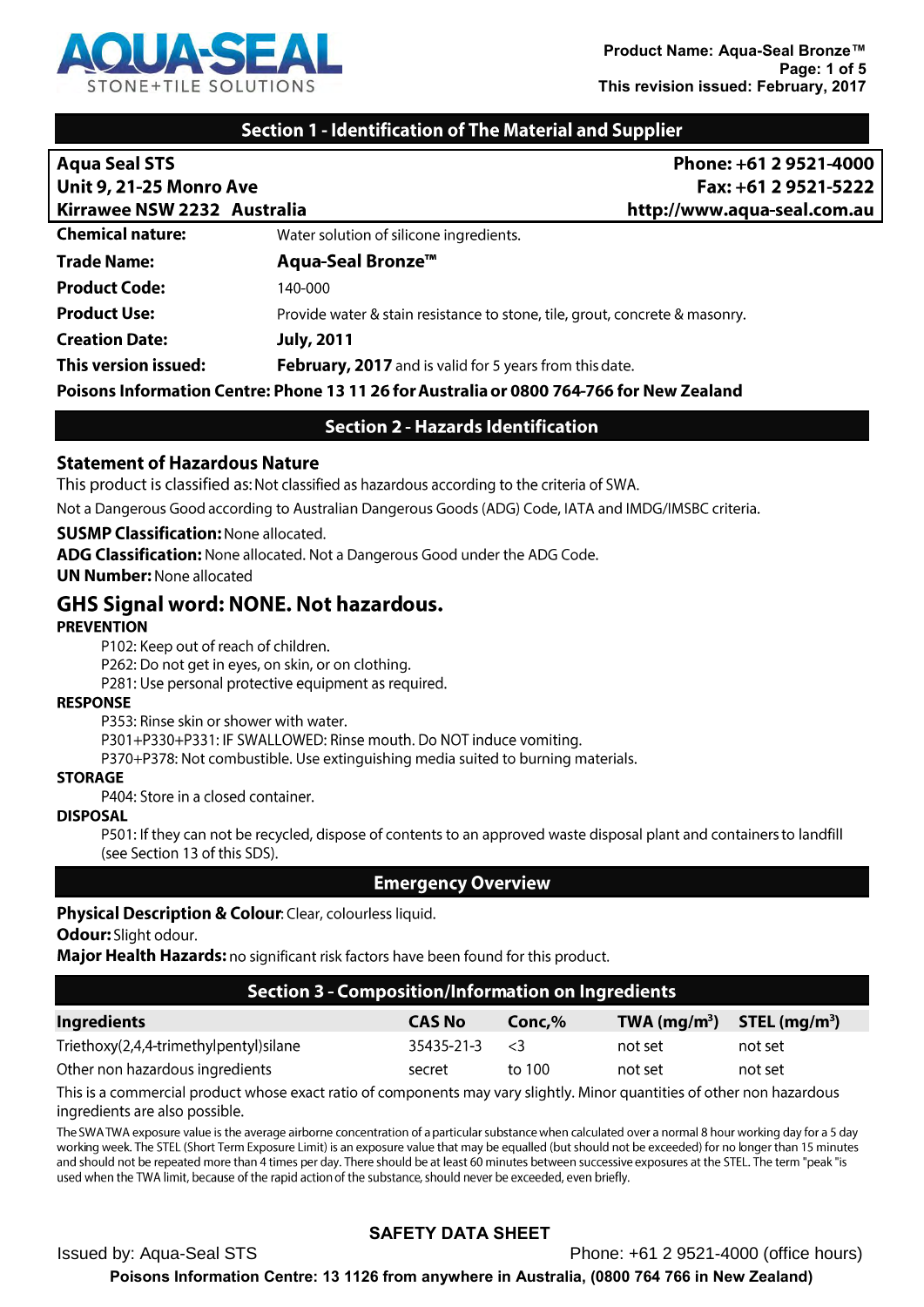

# **Section 4 - First Aid Measures**

# **General Information:**

You should call The Poisons Information Centre if you feel that you may have been poisoned, burned or irritated by this product. The number is 13 1126 from anywhere in Australia (0800 764 766 in New Zealand) and is available at all times. Have this SDS with you when you call.

**Inhalation:** First aid is not generally required. If in doubt, contact a Poisons Information Centre or a doctor.

Skin Contact: Irritation is unlikely. However, if irritation does occur, flush with lukewarm, gently flowing water for 5 minutes or until chemical is removed.

Eye Contact: No effects expected. If irritation does occur, flush contaminated eye(s) with lukewarm, gently flowing water for 5 minutes or until the product is removed. Obtain medical advice if irritation becomes painful or lasts more than a few minutes. Take special care if exposed person is wearing contact lenses.

Ingestion: If product is swallowed or gets in mouth, do NOT induce vomiting; wash mouth with water and give some water to drink. If symptoms develop, or if in doubt contact a Poisons Information Centre or a doctor.

# **Section 5 - Fire Fighting Measures**

Fire and Explosion Hazards: The major hazard in fires is usually inhalation of heated and toxic or oxygen deficient (or both), fire gases. There is no risk of an explosion from this product under normal circumstances if it is involved in a fire. Only small quantities of decomposition products are expected from this product at temperatures normally achieved in a fire. This will only occur after heating to dryness.

Fire decomposition products from this product are not expected to be hazardous or harmful.

**Extinguishing Media:** Not Combustible. Use extinguishing media suited to burning materials.

Fire Fighting: If a significant quantity of this product is involved in a fire, call the fire brigade.

| <b>Flash point:</b>              | Does not burn.                  |
|----------------------------------|---------------------------------|
| <b>Upper Flammability Limit:</b> | Does not burn.                  |
| <b>Lower Flammability Limit:</b> | Does not burn.                  |
| <b>Autoignition temperature:</b> | Not applicable - does not burn. |
| <b>Flammability Class:</b>       | Does not burn.                  |
|                                  |                                 |

# **Section 6 - Accidental Release Measures**

Accidental release: In the event of a major spill, prevent spillage from entering drains or water courses. Wear full protective chemically resistant clothing including eye/face protection, gauntlets and self contained breathing apparatus. See below under Personal Protection regarding Australian Standards relating to personal protective equipment. Suitable materials for protective clothing include rubber, PVC, Viton. Eye/face protective equipment should comprise as a minimum, protective goggles. If there is a significant chance that vapours or mists are likely to build up in the cleanup area, we recommend that you use a respirator. Usually, no respirator is necessary when using this product. However, if you have any doubts consult the Australian Standard mentioned below (section 8). Otherwise, not normally necessary.

Stop leak if safe to do so, and contain spill. Absorb onto sand, vermiculite or other suitable absorbent material. If spill is too large or if absorbent material is not available, try to create a dike to stop material spreading or going into drains or waterways. Sweep up and shovel or collect recoverable product into labelled containers for recycling or salvage, and dispose of promptly. Recycle containers wherever possible after careful cleaning. After spills, wash area preventing runoff from entering drains. If a significant quantity of material enters drains, advise emergency services. Contaminated area may be neutralised by washing with weak or dilute acid. Vinegar, citrus juice and most soft drinks may be suitable. This material may be suitable for approved landfill. Ensure legality of disposal by consulting regulations prior to disposal. Thoroughly launder protective clothing before storage or re-use. Advise laundry of nature of contamination when sending contaminated clothing to laundry.

# **Section 7 - Handling and Storage**

**Handling:** Keep exposure to this product to a minimum, and minimise the quantities kept in work areas. Check Section 8 of this SDS for details of personal protective measures, and make sure that those measures are followed. The measures detailed below under "Storage" should be followed during handling in order to minimise risks to persons using the product in the workplace. Also, avoid contact or contamination of product with incompatible materials listed in Section 10.

Storage: Make sure that the product does not come into contact with substances listed under "Incompatibilities" in Section 10. Some liquid preparations settle or separate on standing and may require stirring before use. Check packaging - there may be further storage instructions on the label.

# **SAFETY DATA SHEET**

**Issued by: Aqua-Seal STS** Phone: +61 2 9521-4000 (office hours) Poisons Information Centre: 13 1126 from anywhere in Australia, (0800 764 766 in New Zealand)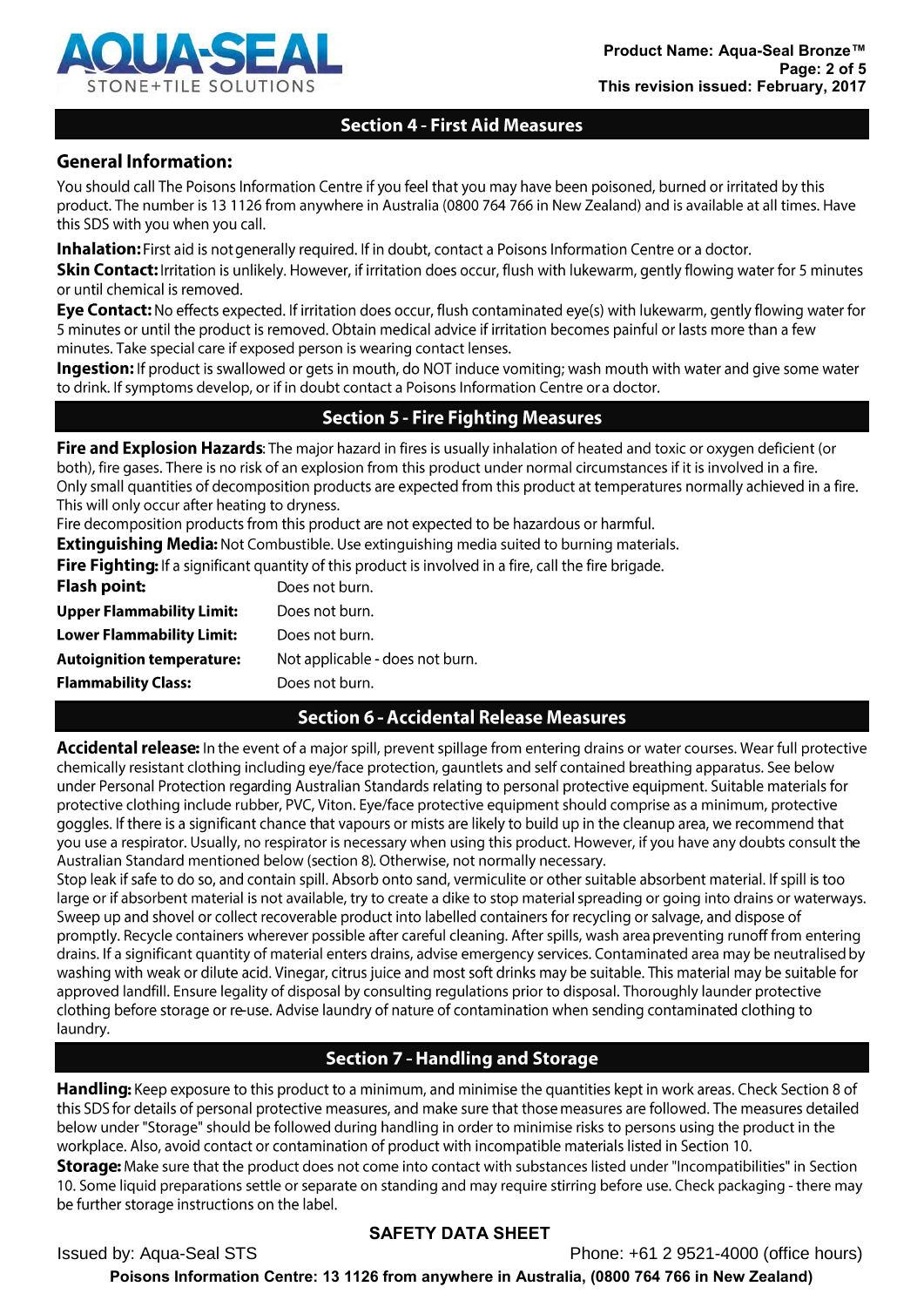

### **Section 8 - Exposure Controls and Personal Protection**

The following Australian Standards will provide general advice regarding safety clothing and equipment:

Respiratory equipment: AS/NZS 1715, Protective Gloves: AS 2161, Occupational Protective Clothing: AS/NZS 4501 set 2008, Industrial Eye Protection: AS1336 and AS/NZS 1337, Occupational Protective Footwear: AS/NZS2210.

**SWA Exposure Limits** 

 $STEL$  (mg/m<sup>3</sup>)

Exposure limits have not been established by SWA for any of the significant ingredients in this product.

 $TWA$  (mg/m<sup>3</sup>)

No special equipment is usually needed when occasionally handling small quantities. The following instructions are for bulk handling or where regular exposure in an occupational setting occurs without proper containment systems.

Ventilation: This product should only be used in a well ventilated area. If natural ventilation is inadequate, use of a fan is suggested.

Eye Protection: Eye protection such as protective glasses or goggles is recommended when this product is being used. Skin Protection: The information at hand indicates that this product is not harmful and that normally no special skin protection is necessary. However, we suggest that you routinely avoid contact with all chemical products and that you wear suitable gloves (preferably elbow-length) when skin contact is likely.

Protective Material Types: We suggest that protective clothing be made from the following materials: rubber, PVC. Respirator: Usually, no respirator is necessary when using this product. However, if you have any doubts consult the Australian Standard mentioned above.

### **Section 9 - Physical and Chemical Properties:**

| <b>Physical Description &amp; colour:</b> | White liquid.                             |
|-------------------------------------------|-------------------------------------------|
| Odour:                                    | Slight odour.                             |
| <b>Boiling Point:</b>                     | Approximately 100°C at 100kPa.            |
| <b>Freezing/Melting Point:</b>            | Approximately 0°C.                        |
| <b>Volatiles:</b>                         | Water component.                          |
| <b>Vapour Pressure:</b>                   | 2.37 kPa at 20°C (water vapour pressure). |
| <b>Vapour Density:</b>                    | No data.                                  |
| <b>Specific Gravity:</b>                  | No data.                                  |
| <b>Water Solubility:</b>                  | Completely soluble in water.              |
| pH:                                       | No data.                                  |
| <b>Volatility:</b>                        | No data.                                  |
| <b>Odour Threshold:</b>                   | No data.                                  |
| <b>Evaporation Rate:</b>                  | No data.                                  |
| <b>Coeff Oil/water Distribution:</b>      | No data                                   |
| <b>Autoignition temp:</b>                 | Not applicable - does not burn.           |

# **Section 10 - Stability and Reactivity**

Reactivity: This product is unlikely to react or decompose under normal storage conditions. However, if you have any doubts, contact the supplier for advice on shelf life properties.

**Conditions to Avoid: None known.** 

**Incompatibilities: None known.** 

Fire Decomposition: Only small quantities of decomposition products are expected from this product at temperatures normally achieved in a fire. This will only occur after heating to dryness. Combustion forms carbon dioxide, and if incomplete, carbon monoxide and smoke. Water is also formed. Potassium compounds, silicon compounds. Carbon monoxide poisoning produces headache, weakness, nausea, dizziness, confusion, dimness of vision, disturbance of judgment, and unconsciousness followed by coma and death.

Polymerisation: This product will not undergo polymerisation reactions.

# **Section 11 - Toxicological Information**

#### **Local Effects: Target Organs:**

There is no data to hand indicating any particular target organs.

# **SAFETY DATA SHEET**

**Issued by: Aqua-Seal STS** Phone: +61 2 9521-4000 (office hours) Poisons Information Centre: 13 1126 from anywhere in Australia, (0800 764 766 in New Zealand)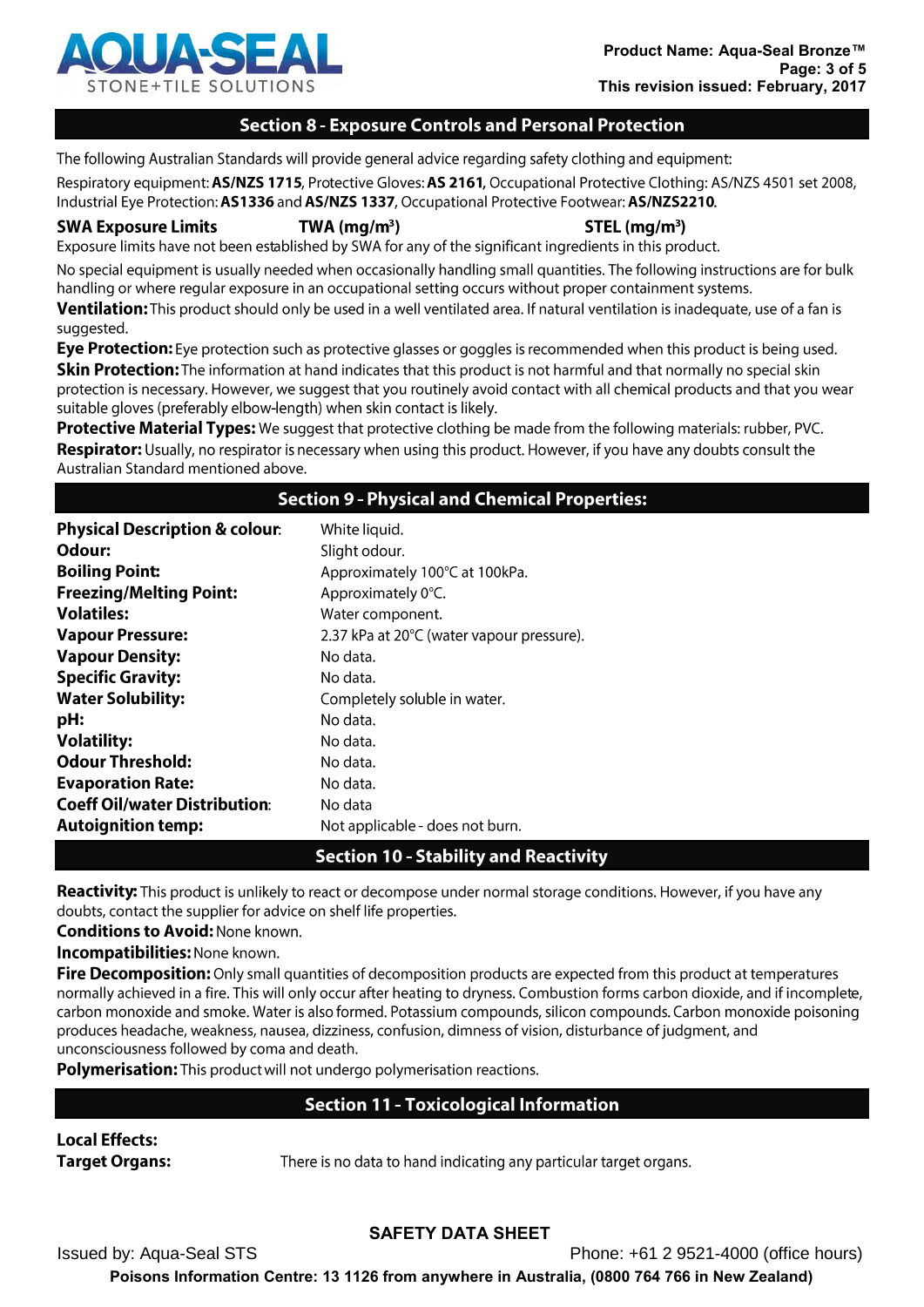

### **Classification of Hazardous Ingredients**

#### Ingredient

**Risk Phrases** 

No ingredient mentioned in the HSIS Database is present in this product at hazardous concentrations.

#### **Potential Health Effects**

### Inhalation:

Short Term Exposure: Available data indicates that this product is not harmful. In addition product is unlikely to cause any discomfort or irritation.

Long Term Exposure: No data for health effects associated with long term inhalation.

#### **Skin Contact:**

**Short Term Exposure:** Available data indicates that this product is not harmful. It should present no hazards in normal use. However product may be mildly irritating, but is unlikely to cause anything more than mild discomfort which should disappear once contact ceases.

Long Term Exposure: No data for health effects associated with long term skin exposure.

#### **Eye Contact:**

**Short Term Exposure:** This product may be irritating to eyes, but is unlikely to cause anything more than mild transient discomfort.

Long Term Exposure: No data for health effects associated with long term eye exposure.

#### Ingestion:

**Short Term Exposure:** Significant oral exposure is considered to be unlikely. However, this product may be irritating to mucous membranes but is unlikely to cause anything more than transient discomfort.

**Long Term Exposure:** No data for health effects associated with long term ingestion.

#### **Carcinogen Status:**

**SWA:** No significant ingredient is classified as carcinogenic by SWA.

NTP: No significant ingredient is classified as carcinogenic by NTP.

IARC: No significant ingredient is classified as carcinogenic by IARC.

# **Section 12 - Ecological Information**

Insufficient data to be sure of status. However, until diluted or neutralised it will kill all aquatic organisms it contacts due to extreme pH.

# **Section 13 - Disposal Considerations**

**Disposal:** This product may be recycled if unused, or if it has not been contaminated so as to make it unsuitable for its intended use. If it has been contaminated, it may be possible to separate the contamination in some way. Only if neither of these options is suitable, consider landfill.

#### **Section 14 - Transport Information**

**UN Number:** This product is not classified as a Dangerous Good by ADG, IATA or IMDG/IMSBC criteria. No special transport conditions are necessary unless required by other regulations.

# **Section 15 - Regulatory Information**

AICS: All of the significant ingredients in this formulation are compliant with NICNAS regulations.

# **Section 16 - Other Information**

#### This SDS contains only safety-related information. For other data see product literature.

| Acronyms:         |                                                                                     |
|-------------------|-------------------------------------------------------------------------------------|
| ADG Code          | Australian Code for the Transport of Dangerous Goods by Road and Rail (7th edition) |
| <b>AICS</b>       | Australian Inventory of Chemical Substances                                         |
| <b>SWA</b>        | Safe Work Australia, formerly ASCC and NOHSC                                        |
| <b>CAS number</b> | Chemical Abstracts Service Registry Number                                          |

# **SAFETY DATA SHEET**

**Issued by: Aqua-Seal STS** 

Phone: +61 2 9521-4000 (office hours)

Poisons Information Centre: 13 1126 from anywhere in Australia, (0800 764 766 in New Zealand)